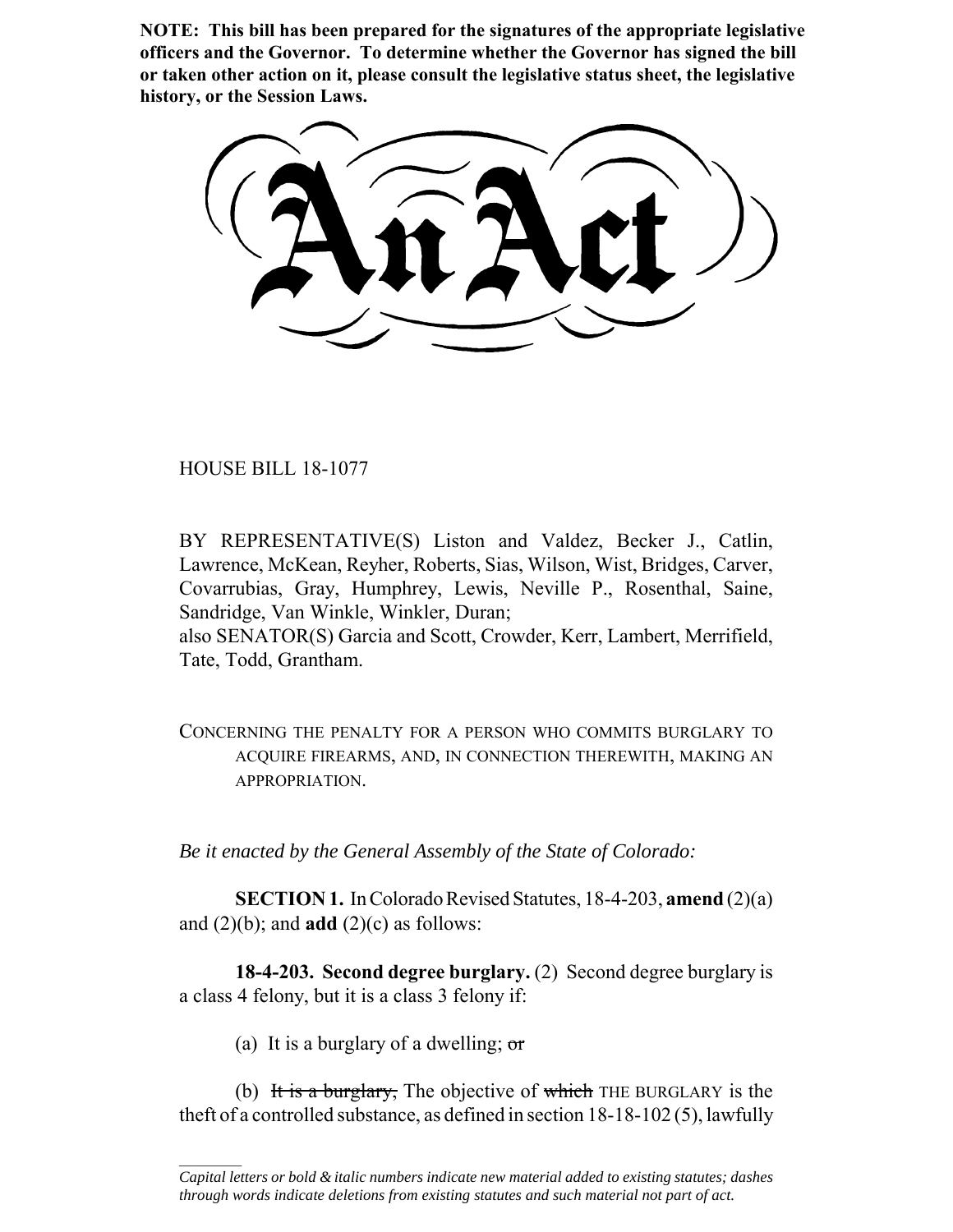kept within any building or occupied structure; OR

(c) THE OBJECTIVE OF THE BURGLARY IS THE THEFT OF ONE OR MORE FIREARMS OR AMMUNITION.

**SECTION 2.** In Colorado Revised Statutes, 18-1.3-401, **amend**  $(1)(a)(III)(A)$ ; and **add**  $(1)(a)(III)(F)$  as follows:

**18-1.3-401. Felonies classified - presumptive penalties.** (1) (a) (III) (A) As to any person sentenced for a felony committed on or after July 1, 1985, except as otherwise provided in sub-subparagraph  $(E)$  of this subparagraph (III) SUBSECTION  $(1)(a)(III)(E)$  OR  $(1)(a)(III)(F)$  of THIS SECTION, in addition to, or in lieu of, any sentence to imprisonment, probation, community corrections, or work release, a fine within the following presumptive ranges may be imposed for the specified classes of felonies:

| Class) | <b>Minimum Sentence</b> | <b>Maximum Sentence</b> |
|--------|-------------------------|-------------------------|
|        | No fine                 | No fine                 |
|        | Five thousand dollars   | One million dollars     |
|        | Three thousand dollars  | Seven hundred fifty     |
|        |                         | thousand dollars        |
|        | Two thousand dollars    | Five hundred thousand   |
|        |                         | dollars                 |
|        | One thousand dollars    | One hundred thousand    |
|        |                         | dollars                 |
|        | One thousand dollars    | One hundred thousand    |
|        |                         | dollars                 |

(F) ON AND AFTER THE EFFECTIVE DATE OF THIS SUBSECTION  $(1)(a)(III)(F)$ , IF A PERSON IS CONVICTED OF SECOND DEGREE BURGLARY AS DESCRIBED IN SECTION  $18-4-203$   $(2)(c)$ , IN ADDITION TO ANY OTHER SENTENCE, THE COURT MAY REQUIRE THE PERSON TO PAY A FINE OF AT LEAST FIVE THOUSAND DOLLARS BUT NOT EXCEEDING SEVEN HUNDRED FIFTY THOUSAND DOLLARS.

**SECTION 3.** In Colorado Revised Statutes, **add** 17-18-126 as follows:

**17-18-126. Appropriation to comply with section 2-2-703 - HB**

PAGE 2-HOUSE BILL 18-1077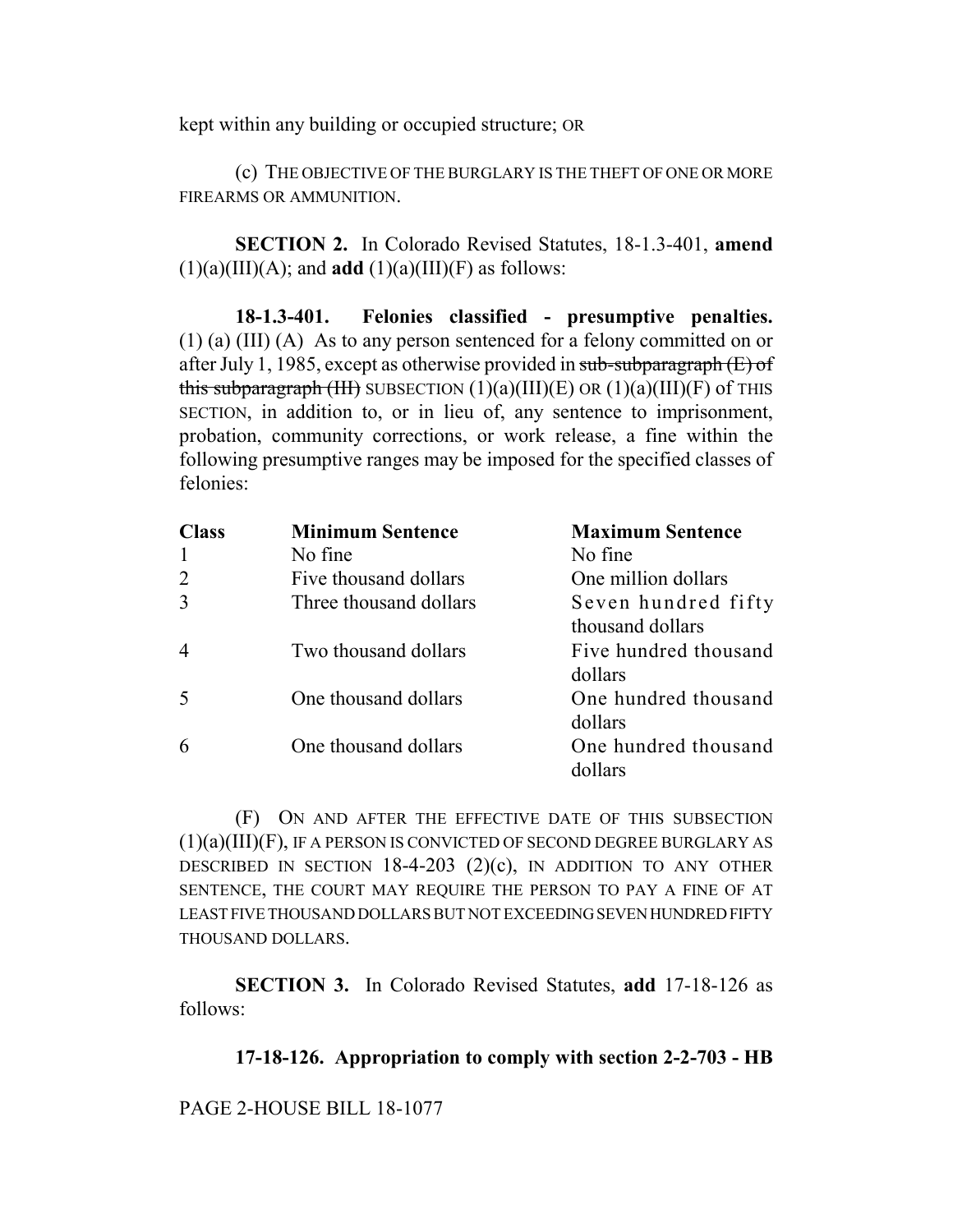**18-1077 - repeal.** (1) PURSUANT TO SECTION 2-2-703, THE FOLLOWING STATUTORY APPROPRIATIONS ARE MADE IN ORDER TO IMPLEMENT HOUSE BILL 18-1077, ENACTED IN 2018:

(a) FOR THE 2020-21 STATE FISCAL YEAR, SIXTY-NINE THOUSAND EIGHT HUNDRED FIFTY-SIX DOLLARS IS APPROPRIATED TO THE DEPARTMENT FROM THE GENERAL FUND;

(b) FOR THE 2021-22 STATE FISCAL YEAR, FOUR HUNDRED SIXTY-SEVEN THOUSAND ONE HUNDRED FORTY-FOUR DOLLARS IS APPROPRIATED TO THE DEPARTMENT FROM THE GENERAL FUND; AND

(c) FOR THE 2022-23 STATE FISCAL YEAR, EIGHT HUNDRED SIXTY-FOUR THOUSAND FOUR HUNDRED THIRTY-TWO DOLLARS IS APPROPRIATED TO THE DEPARTMENT FROM THE GENERAL FUND.

(2) THIS SECTION IS REPEALED, EFFECTIVE JULY 1, 2023.

**SECTION 4. Applicability.** This act applies to offenses committed on or after the effective date of this act.

**SECTION 5. Safety clause.** The general assembly hereby finds,